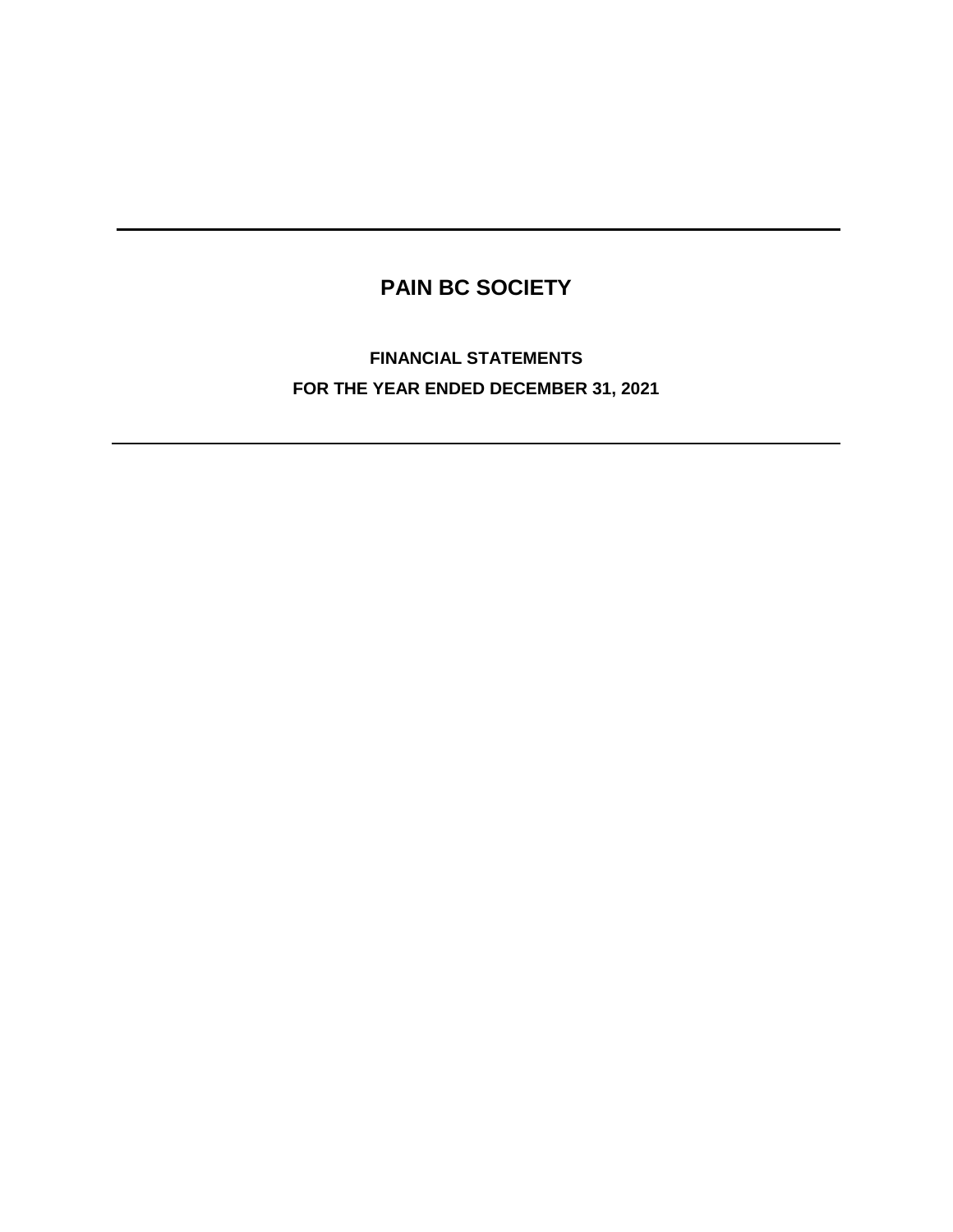

17th floor, 1030 West Georgia St., Vancouver, BC, Canada V6E 2Y3

Tel: 604. 714. 3600 Fax: 604. 714. 3669 Web: manningelliott.com

### **INDEPENDENT AUDITORS' REPORT**

To the Board of Directors of Pain BC Society

*Report on the Financial Statements*

#### *Opinion*

We have audited the financial statements of Pain BC Society (the "Society"), which comprise the statement of financial position as at December 31, 2021, and the statements of revenue and expenses and cash flows for the year then ended, and notes to the financial statements, including a summary of significant accounting policies.

In our opinion, the accompanying financial statements present fairly, in all material respects, the financial position of the Society as at December 31, 2021, and the results of its operations and cash flows for the year then ended in accordance with Canadian accounting standards for not-for-profit organizations.

#### *Basis for Opinion*

We conducted our audit in accordance with Canadian generally accepted auditing standards. Our responsibilities under those standards are further described in the Auditors' Responsibilities for the Audit of the Financial Statements section of our report. We are independent of the Society in accordance with ethical requirements that are relevant to our audit of the financial statements in Canada, and we have fulfilled our other ethical responsibilities in accordance with these requirements. We believe that the audit evidence we have obtained is sufficient and appropriate to provide a basis for our opinion.

#### *Other Matter*

The financial statements for the year ended December 31, 2020 were audited by another auditor who expressed an unmodified opinion on those financial statements on April 28, 2021.

#### *Responsibilities of Management and Those Charged with Governance for the Financial Statements*

Management is responsible for the preparation and fair presentation of the financial statements in accordance with Canadian accounting standards for not-for-profit ogranizations, and for such internal control as management determines is necessary to enable the preparation of financial statements that are free from material misstatement, whether due to fraud or error.

In preparing the financial statements, management is responsible for assessing the Society's ability to continue as a going concern, disclosing, as applicable, matters related to going concern and using the going concern basis of accounting unless management either intends to liquidate the Society or to cease operations, or has no realistic alternative but to do so.

Those charged with governance are responsible for overseeing the Society's financial reporting process.

#### *Auditors' Responsibilities for the Audit of the Financial Statements*

Our objectives are to obtain reasonable assurance about whether the financial statements as a whole are free from material misstatement, whether due to fraud or error, and to issue an auditors' report that includes our opinion. Reasonable assurance is a high level of assurance, but is not a guarantee that an audit conducted in accordance with Canadian generally accepted auditing standards will always detect a material misstatement when it exists. Misstatements can arise from fraud or error and are considered material if, individually or in the aggregate, they could reasonably be expected to influence the economic decisions of users taken on the basis of these financial statements.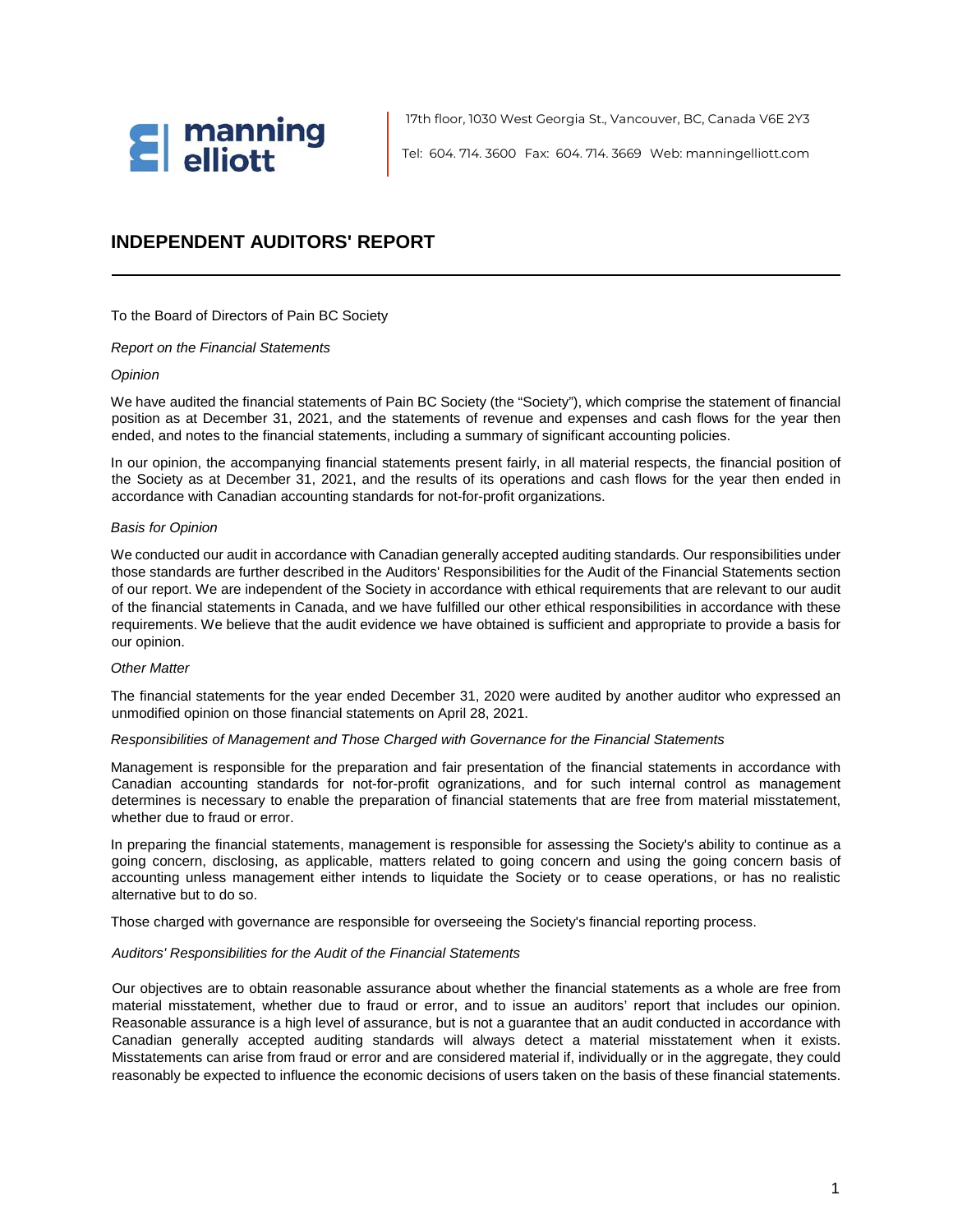

17th floor, 1030 West Georgia St., Vancouver, BC, Canada V6E 2Y3

Tel: 604. 714. 3600 Fax: 604. 714. 3669 Web: manningelliott.com

As part of an audit in accordance with Canadian generally accepted auditing standards, we exercise professional judgment and maintain professional skepticism throughout the audit. We also:

- Identify and assess the risks of material misstatement of the financial statements, whether due to fraud or error, design and perform audit procedures responsive to those risks, and obtain audit evidence that is sufficient and appropriate to provide a basis for our opinion. The risk of not detecting a material misstatement resulting from fraud is higher than for one resulting from error, as fraud may involve collusion, forgery, intentional omissions, misrepresentations, or the override of internal control.
- Obtain an understanding of internal control relevant to the audit in order to design audit procedures that are appropriate in the circumstances, but not for the purpose of expressing an opinion on the effectiveness of the Society's internal control.
- Evaluate the appropriateness of accounting policies used and the reasonableness of accounting estimates and related disclosures made by management.
- Conclude on the appropriateness of management's use of the going concern basis of accounting and, based on the audit evidence obtained, whether a material uncertainty exists related to events or conditions that may cast significant doubt on the Society's ability to continue as a going concern. If we conclude that a material uncertainty exists, we are required to draw attention in our auditors' report to the related disclosures in the financial statements or, if such disclosures are inadequate, to modify our opinion. Our conclusions are based on the audit evidence obtained up to the date of our auditors' report. However, future events or conditions may cause the Society to cease to continue as a going concern.
- Evaluate the overall presentation, structure and content of the financial statements, including the disclosures, and whether the financial statements represent the underlying transactions and events in a manner that achieves fair presentation.

We communicate with those charged with governance regarding, among other matters, the planned scope and timing of the audit and significant audit findings, including any significant deficiencies in internal control that we identify during our audit.

#### *Regulatory on Other Legal and Regulatory Requirements*

As required by the Societies Act of British Columbia, we report that, in our opinion, the accounting policies applied in preparing and presenting the financial statements in accordance with Canadian accounting standards for not-for-profit organizations have been applied on a basis consistent with that of the preceding year.

Manning Elliott LLP

Chartered Professional Accountants Vancouver, British Columbia April 13, 2022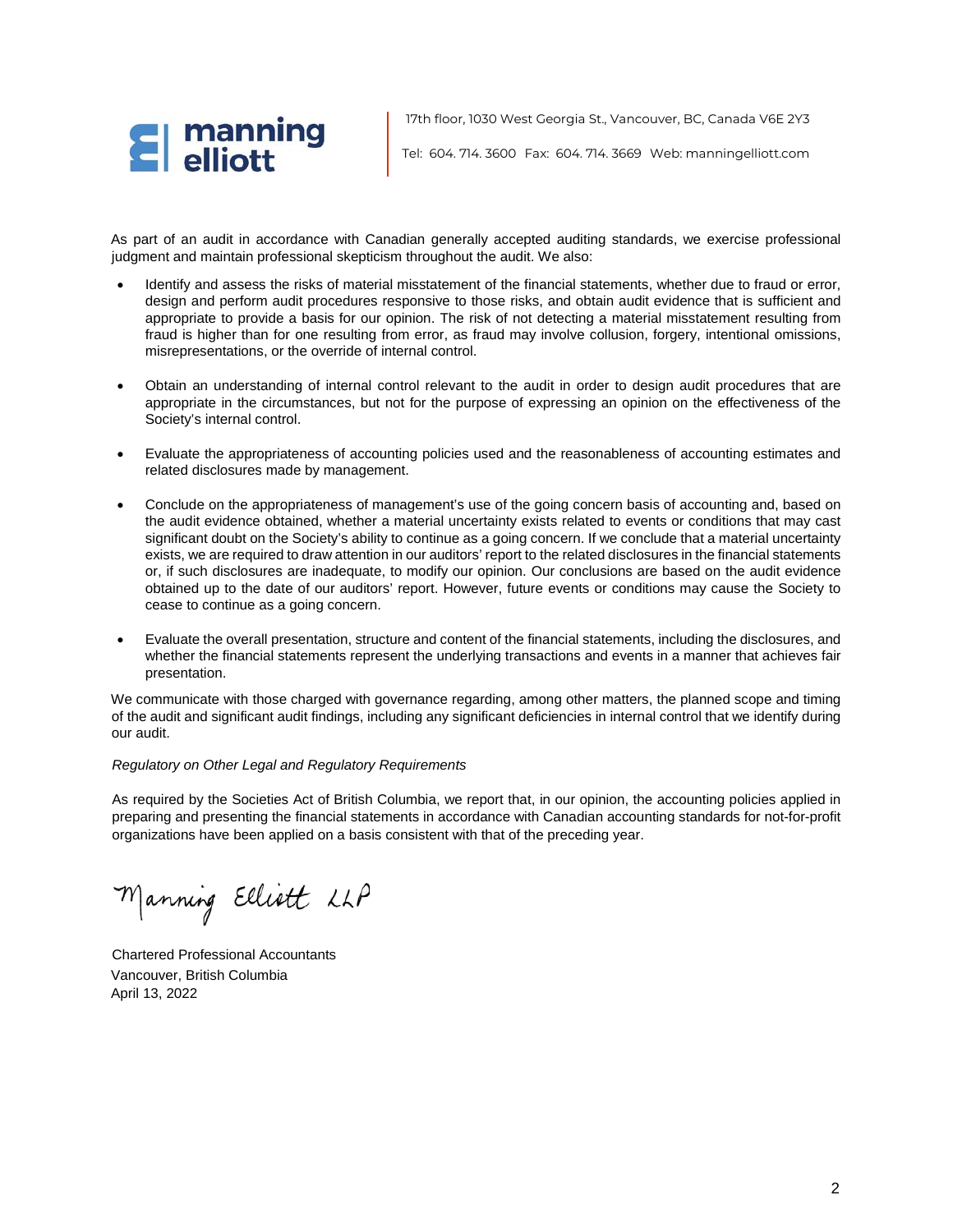## **PAIN BC SOCIETY STATEMENT OF FINANCIAL POSITION AS AT DECEMBER 31, 2021**

|                                          | <b>Note</b> | 2021      | 2020      |
|------------------------------------------|-------------|-----------|-----------|
| <b>Assets</b>                            |             | \$        | \$        |
| <b>Current</b>                           |             |           |           |
| Cash                                     |             | 322,413   | 134,094   |
| Accounts receivable                      |             | 201,576   | 286,319   |
| Prepaid expenses                         |             | 15,820    | 21,445    |
| Restricted cash and cash equivalents     | 3           | 1,012,000 | 750,356   |
|                                          |             | 1,551,809 | 441,858   |
| Restricted cash and cash equivalents     | 3           | 301,007   |           |
|                                          |             | 1,852,816 | 1,192,214 |
| <b>Liabilities</b>                       |             |           |           |
| Accounts payable and accrued liabilities |             | 209,388   | 109,558   |
| Deferred revenue                         | 4           | 1,012,000 | 750,356   |
|                                          |             | 1,221,388 | 859,914   |
| Deferred revenue                         | 4           | 301,007   |           |
|                                          |             | 1,522,395 | 859,914   |
| <b>Net Assets</b>                        |             |           |           |
| Unrestricted net assets                  |             | 330,421   | 332,300   |
|                                          |             | 1,852,816 | 1,192,214 |

### **COMMITMENTS (Note 7)**

Approved on behalf of the Board:

ilur  $\overline{V}$  , where  $\overline{V}$ 

Director

 $\mathcal{L}$ 

**Director**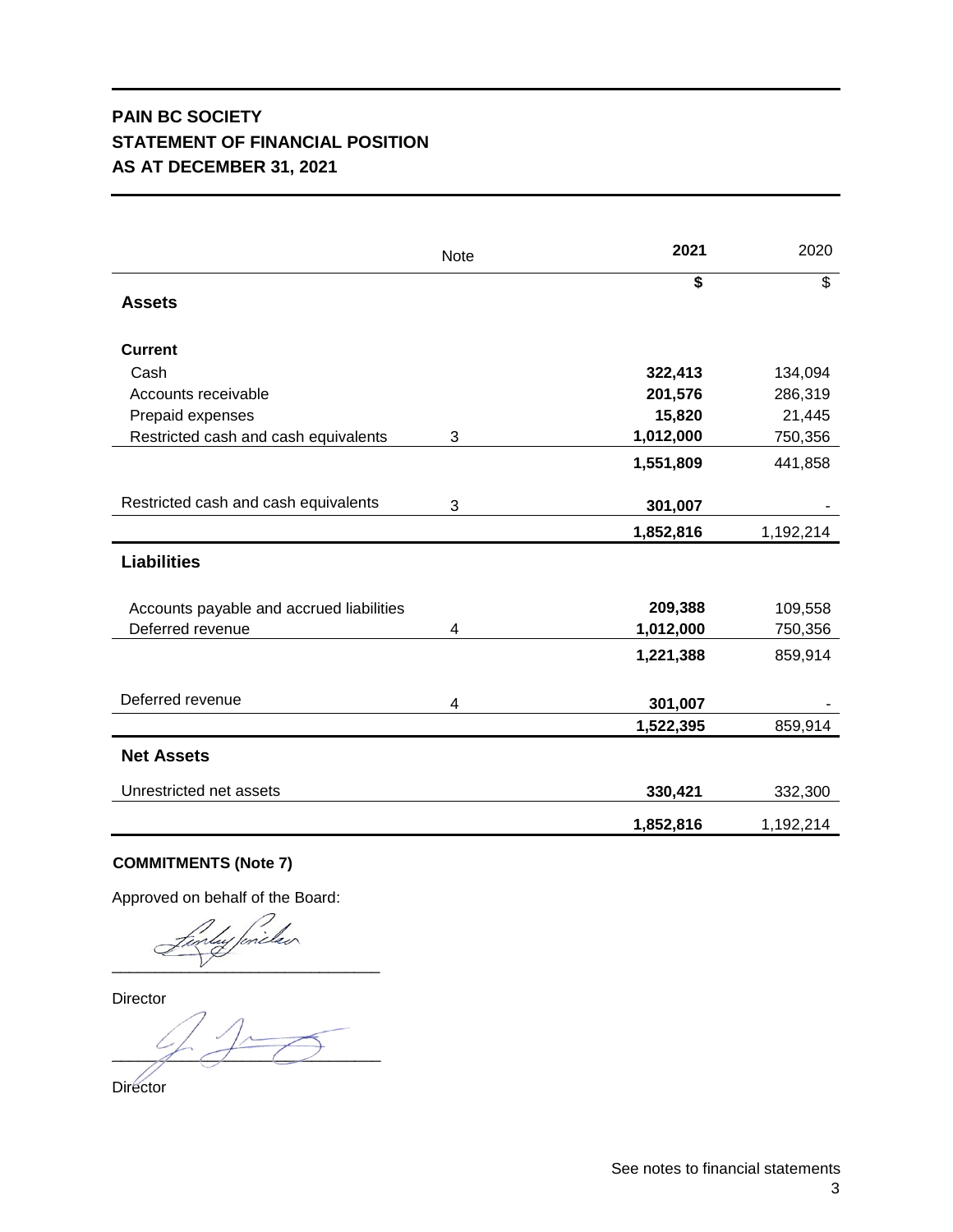## **PAIN BC SOCIETY STATEMENT OF OPERATIONS AND CHANGES IN NET ASSETS FOR THE YEAR ENDED DECEMBER 31, 2021**

|                                             | Note | 2021      | 2020      |
|---------------------------------------------|------|-----------|-----------|
|                                             |      | \$        | \$        |
| <b>Revenues</b>                             |      |           |           |
| Fundraising                                 |      |           |           |
| Corporate, foundations and other            | 4    | 765,752   | 175,114   |
| Government                                  | 4    | 1,228,921 | 1,357,256 |
| Individuals                                 | 4    | 21,100    | 20,645    |
| Programs and events                         | 4    | 143,903   | 72,582    |
|                                             |      | 2,159,676 | 1,625,597 |
| Interest                                    |      | 8,542     | 17,294    |
| Government assistance                       | 8    |           | 89,102    |
| Other income                                |      | 118,088   | 7,740     |
|                                             |      | 2,286,306 | 1,739,733 |
| <b>Expenses</b>                             |      |           |           |
| Communications                              |      | 177,439   | 148,542   |
| Education                                   |      | 858,206   | 543,954   |
| Health system coordination                  |      | 184,434   | 62,430    |
| Operations                                  |      | 497,982   | 431,945   |
| Research                                    |      | 33,370    | 35,786    |
| <b>Support services</b>                     |      | 536,754   | 520,254   |
|                                             |      | 2,288,185 | 1,742,911 |
|                                             |      |           |           |
| <b>DEFICIENCY OF REVENUES OVER EXPENSES</b> |      | (1,879)   | (3, 178)  |
| <b>NET ASSETS - BEGINNING</b>               |      | 332,300   | 335,478   |
| <b>NET ASSETS - ENDING</b>                  |      | 330,421   | 332,300   |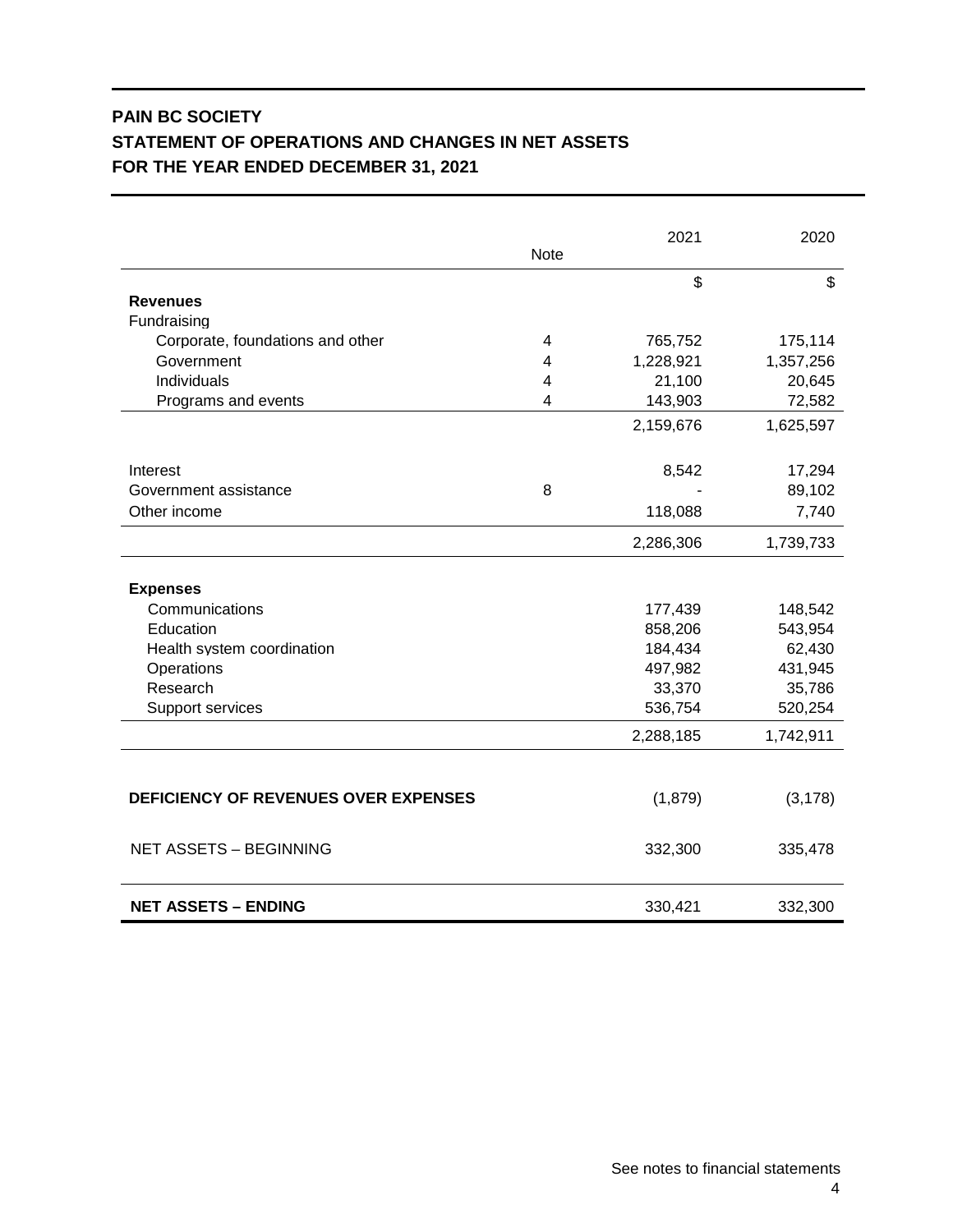## **PAIN BC SOCIETY STATEMENT OF CASH FLOWS FOR THE YEAR ENDED DECEMBER 31, 2021**

| \$<br>\$<br><b>Operating Activities</b><br>Deficiency of revenues over expenditures<br>(1,880)<br>(3, 178)<br>Changes in non-cash working capital:<br>Interest receivable<br>(1, 814)<br>86,557<br>Accounts receivable<br>(177, 497)<br>Prepaid expenses<br>5,625<br>(9,264)<br>99,829<br>15,914<br>Accounts payable and accrued liabilities<br>Deferred revenue<br>562,651<br>(28, 552)<br>750,970<br>(202, 577)<br>750,970<br>Net increase (decrease) in cash and cash equivalents<br>(202, 577)<br>Cash and cash equivalents, Beginning of Year<br>884,450<br>1,087,027<br>Cash and cash equivalents, End of Year<br>1,635,420<br>884,450<br><b>Represented by:</b><br>Cash<br>322.413<br>134.094<br>1,313,007<br>750,356<br>Restricted cash and cash equivalents | 2021      | 2020    |
|----------------------------------------------------------------------------------------------------------------------------------------------------------------------------------------------------------------------------------------------------------------------------------------------------------------------------------------------------------------------------------------------------------------------------------------------------------------------------------------------------------------------------------------------------------------------------------------------------------------------------------------------------------------------------------------------------------------------------------------------------------------------|-----------|---------|
|                                                                                                                                                                                                                                                                                                                                                                                                                                                                                                                                                                                                                                                                                                                                                                      |           |         |
|                                                                                                                                                                                                                                                                                                                                                                                                                                                                                                                                                                                                                                                                                                                                                                      |           |         |
|                                                                                                                                                                                                                                                                                                                                                                                                                                                                                                                                                                                                                                                                                                                                                                      |           |         |
|                                                                                                                                                                                                                                                                                                                                                                                                                                                                                                                                                                                                                                                                                                                                                                      |           |         |
|                                                                                                                                                                                                                                                                                                                                                                                                                                                                                                                                                                                                                                                                                                                                                                      |           |         |
|                                                                                                                                                                                                                                                                                                                                                                                                                                                                                                                                                                                                                                                                                                                                                                      |           |         |
|                                                                                                                                                                                                                                                                                                                                                                                                                                                                                                                                                                                                                                                                                                                                                                      |           |         |
|                                                                                                                                                                                                                                                                                                                                                                                                                                                                                                                                                                                                                                                                                                                                                                      |           |         |
|                                                                                                                                                                                                                                                                                                                                                                                                                                                                                                                                                                                                                                                                                                                                                                      |           |         |
|                                                                                                                                                                                                                                                                                                                                                                                                                                                                                                                                                                                                                                                                                                                                                                      |           |         |
|                                                                                                                                                                                                                                                                                                                                                                                                                                                                                                                                                                                                                                                                                                                                                                      |           |         |
|                                                                                                                                                                                                                                                                                                                                                                                                                                                                                                                                                                                                                                                                                                                                                                      |           |         |
|                                                                                                                                                                                                                                                                                                                                                                                                                                                                                                                                                                                                                                                                                                                                                                      |           |         |
|                                                                                                                                                                                                                                                                                                                                                                                                                                                                                                                                                                                                                                                                                                                                                                      |           |         |
|                                                                                                                                                                                                                                                                                                                                                                                                                                                                                                                                                                                                                                                                                                                                                                      |           |         |
|                                                                                                                                                                                                                                                                                                                                                                                                                                                                                                                                                                                                                                                                                                                                                                      |           |         |
|                                                                                                                                                                                                                                                                                                                                                                                                                                                                                                                                                                                                                                                                                                                                                                      |           |         |
|                                                                                                                                                                                                                                                                                                                                                                                                                                                                                                                                                                                                                                                                                                                                                                      | 1,635,420 | 884,450 |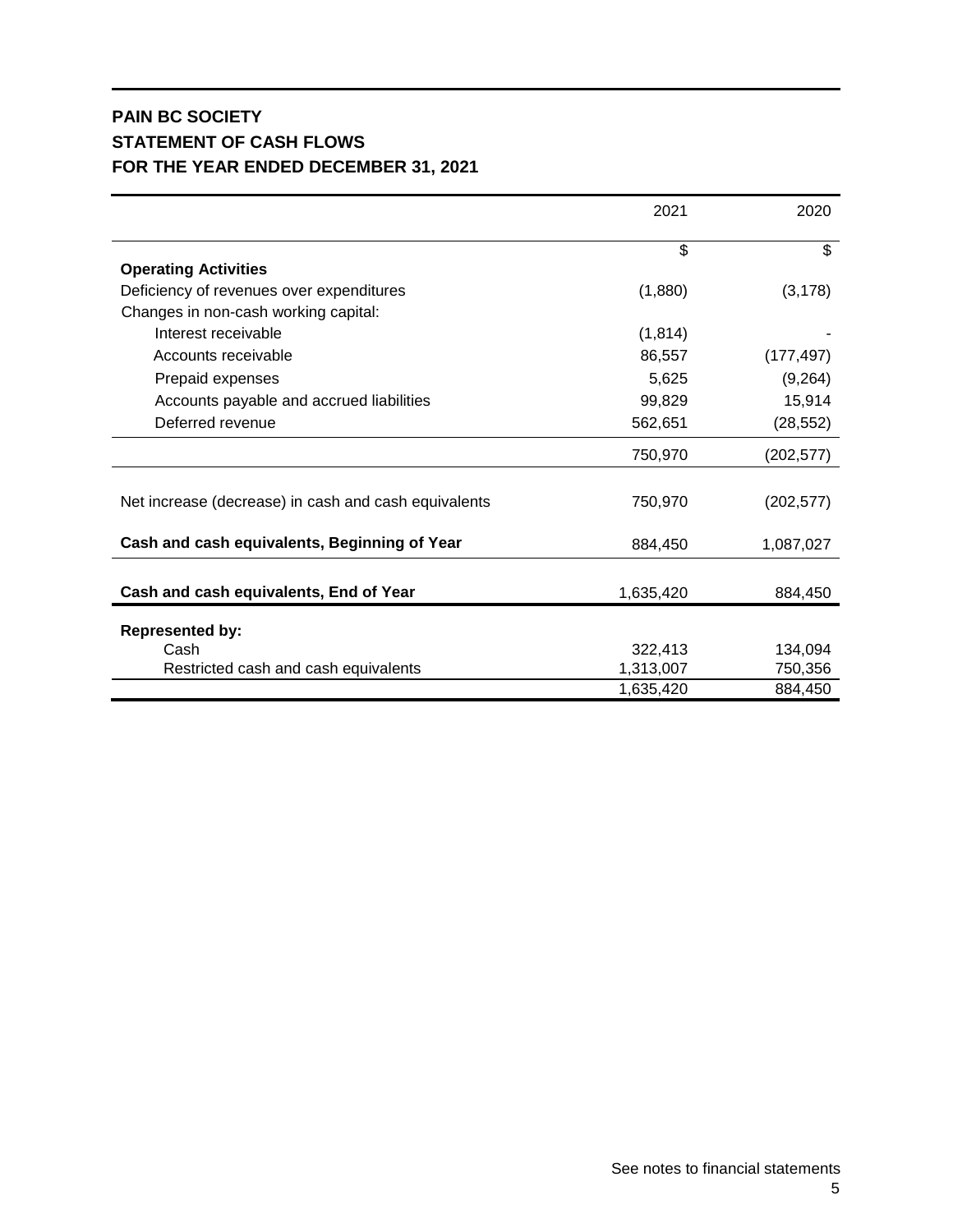### 1. PURPOSE OF THE SOCIETY

Pain BC Society (the "Society") was incorporated provincially under the British Columbia Society Act in 2008 and is a registered charity for the purposes of the Income Tax Act (Canada) and is accordingly exempt from income taxes.

The Society's mission is to enhance the wellbeing of all people with pain through empowerment, care, education and innovation. The Society raises funds to focus on six primary strategies:

- Prevent persistent pain and intervene early to reduce its impacts;
- Empower people who live with pain to enhance wellbeing;
- Educate health care providers to better assess and manage pain;
- Improve the systems that impact people in pain, communities and society;
- Combat stigma and its negative effects; and
- Foster research on pain and pain-related disability

In March 2020, a global health pandemic was declared due to the COVID-19 virus, which has had a significant impact on economic and social activity through the restrictions put in place by various levels of government regarding travel, business operations, and public gatherings. The pandemic has had minimal impact on the Society's revenue and operations during fiscal 2021. At this time, the extent of the impact that the COVID-19 health pandemic may have on the Society is not entirely determinable as this will depend on future developments that are highly uncertain and that cannot be predicted with confidence. The Society has been successful at maintaining steady cash flows by continuing its operations remotely. At this time, there has been no change to the Society's funding.

### 2. SIGNIFICANT ACCOUNTING POLICIES

These financial statements have been prepared in accordance with Canadian accounting standards for not-for-profit organizations ("ASNPO") under Part III of the CPA Handbook - Accounting.

These financial statements have, in management's opinion, been prepared within reasonable limits of materiality using the significant accounting policies noted below:

(a) Cash and cash equivalents

Cash and cash equivalents comprise cash and term deposits that are short-term, highly liquid, and readily convertible to known amounts of cash and are subject to an insignificant risk of change in value.

(b) Revenue Recognition

The Society follows the deferral method of accounting for contributions. Restricted contributions are recognized as revenue in the year in which the related expenses are incurred, if the amount to be received can be reasonably estimated and collection is reasonably assured. Unrestricted contributions are recognized as revenue when received or receivable, if the amount to be received can be reasonably estimated and collection is reasonably assured.

Interest income is recorded on the accrual basis.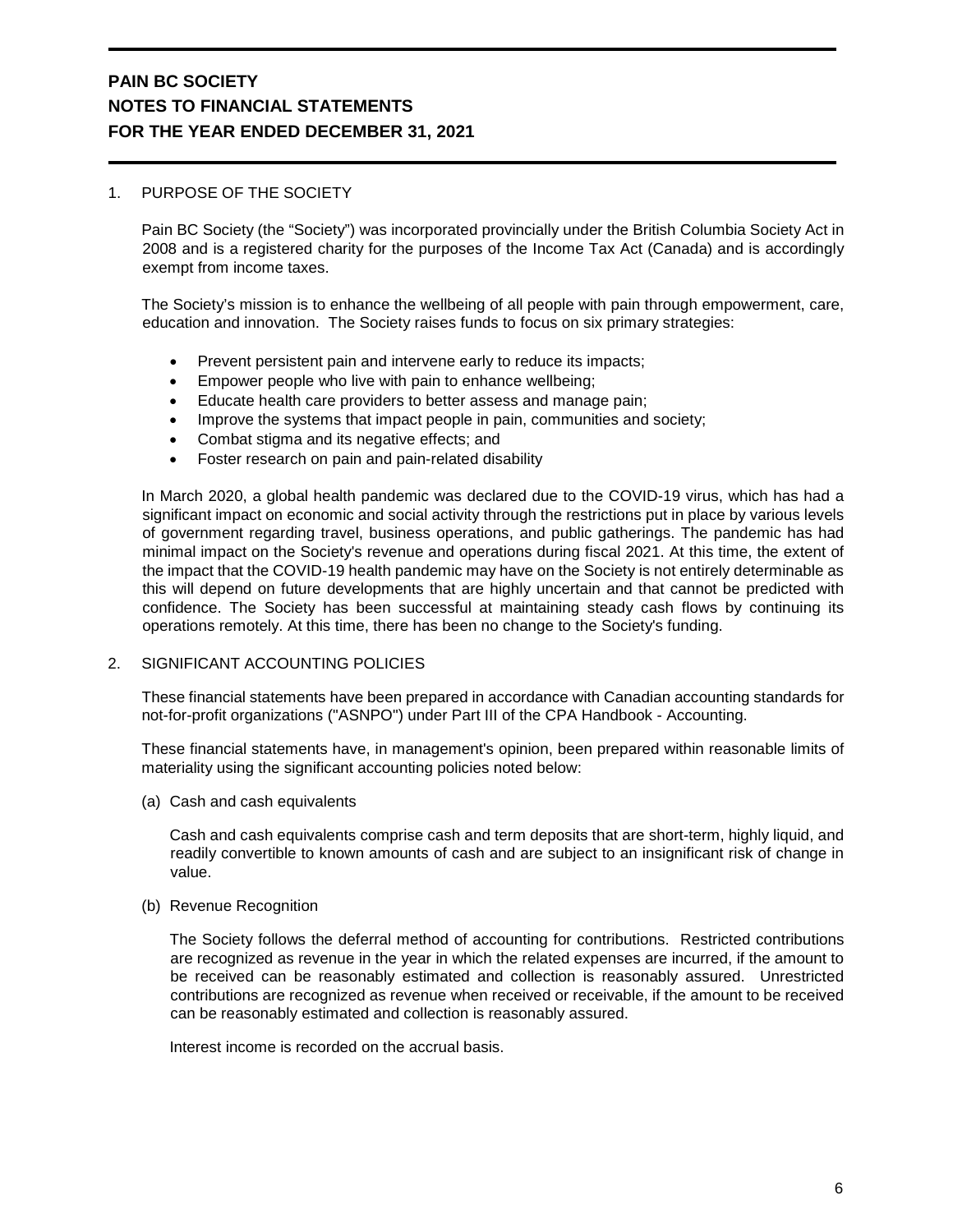### 2. SIGNIFICANT ACCOUNTING POLICIES *(continued)*

### (c) Contributed Materials and Services

The Society benefits from contributed services in the form of volunteer time. The value of volunteer time is not recognized in these financial statements. Other contributed materials and services are recognized only when their fair value can be reasonably estimated and when the materials and services are used in the normal course of operations and would otherwise have been purchased.

(d) Allocation of Expenditures

The Society engages in public, patient and clinical education, patient support programs, research and systems redesign initiatives, and stigma reduction and awareness raising. The costs of each program include expenditures that are directly related to providing the program. The Society also incurs general office expenditures that are common to the administration of the organization and each of its programs. The services of contractors and employees are used to support the operations and everyday activities of the Society.

The Society allocates a certain portion of its contractor and employee expenditures, and general office expenditures by identifying the appropriate basis of allocating each component expenditure and applying that basis consistently each year, allowing for fluctuations in program activities. Expenditures are allocated on the following basis:

- Contractor and employee expenditures are allocated proportionately based on the estimated time spent by individuals on each program.
- General office expenditures are allocated proportionately based on the estimated usage by each program.

### (e) Financial Instruments

i) Measurement

The Society's financial instruments consist of cash and cash equivalents, accounts receivable and accounts payable.

The Society initially measures its financial assets and financial liabilities at fair value. It subsequently measures all its financial assets and financial liabilities at amortized cost.

### ii) Impairment

Financial assets subsequently measured at amortized cost are tested for impairment when there are indicators of impairment. The amount of any write-down that is determined is recognized in the statement of revenue and expenses. A previously recognized impairment loss may be reversed to the extent of any improvement, provided it is no greater than the amount that would have been reported at the date of the reversal had the impairment not been recognized previously. The amount of the reversal is recognized in the statement of revenue and expenses in the period in which it is determined.

### iii) Transaction costs

The Society recognizes transaction costs in the statement of revenue and expenses in the period incurred. However, financial instruments that will not be subsequently measured at fair value are adjusted by the transaction costs that are directly attributable to their origination, issuance or assumption.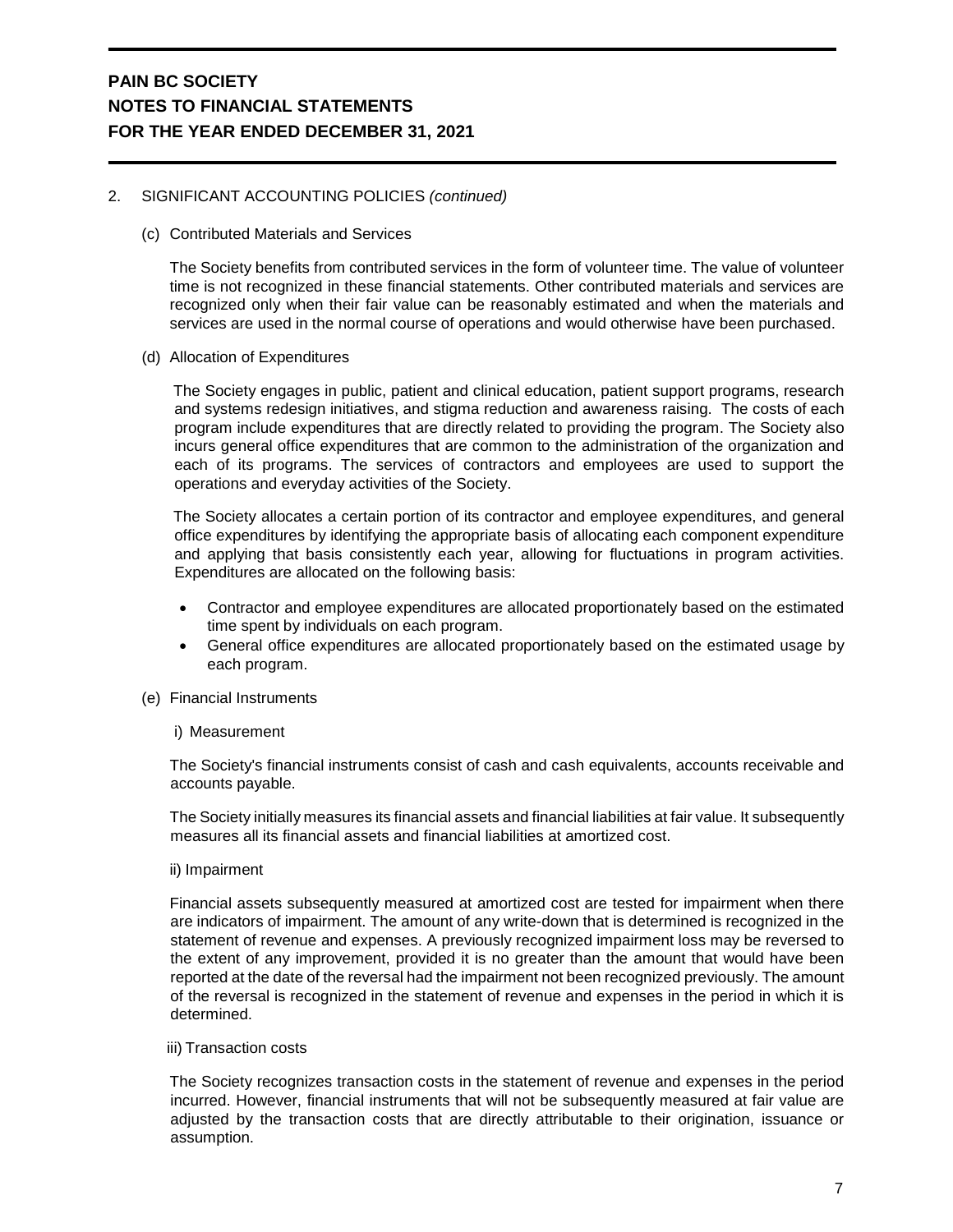### 2. SIGNIFICANT ACCOUNTING POLICIES *(continued)*

### (f) Use of Estimates

The preparation of the financial statements in conformity with ASNPO requires management to make estimates and assumptions about future events that affect the reported amounts of assets, liabilities, revenue and expenses as at the end of or during the reporting period. Management believes that the estimates used are reasonable and prudent; however, actual results could differ from those estimates. Significant areas requiring the use of management estimates are determination of revenue and deferred revenue to be recognized in the year and allocation of expenditures to the Society's various programs.

### 3. RESTRICTED CASH AND CASH EQUIVALENTS

Restricted cash and cash equivalents are made up of the following:

|                                                   | 2021      | 2020    |
|---------------------------------------------------|-----------|---------|
|                                                   | \$        |         |
| Cash                                              | 181.096   | 290,224 |
| Term deposit #1 (bears interest at 0.30%, matures |           |         |
| March 2022 (2020: 1.50%, February 2021)           | 331.911   | 255.986 |
| Term deposit #2 (bears interest at 0.20%, matures |           |         |
| April 2022 (2020: 0.80%, May 2021)                | 800,000   | 204.146 |
|                                                   | 1,313,007 | 750,356 |

### 4. CONTRIBUTIONS AND DEFERRED REVENUE

The Society receives both restricted and unrestricted contributions in the form of grants and donations. Restricted contributions are received from funding organizations for specific projects or activities proposed by the Society. Unrestricted contributions are grants and donations received from funding organizations and individuals used to deliver results in accordance with the Society's Strategic Plan. Contributions are made up as follows:

For the year ended December 31, 2021:

|                       | Deferred<br>Revenue<br>December 31<br>2020<br>\$ | Restricted<br>\$ | Unrestricted<br>\$ | Recognized<br>Revenue<br>\$ | Deferred<br>Revenue<br>December 31<br>2021<br>\$ |
|-----------------------|--------------------------------------------------|------------------|--------------------|-----------------------------|--------------------------------------------------|
| Corporate,            |                                                  |                  |                    |                             |                                                  |
| Foundations and       |                                                  |                  |                    |                             |                                                  |
| Other                 | 408,778                                          | 749,523          | 21,225             | (765,752)                   | 413,774                                          |
| Government            | 319.043                                          | 1,808,378        | 33                 | (1,228,921)                 | 898,533                                          |
| Individuals, programs |                                                  |                  |                    |                             |                                                  |
| and events            | 22,535                                           | 122,068          | 21,100             | (165,003)                   | 700                                              |
|                       | 750,356                                          | 2,679,969        | 42,358             | (2, 159, 676)               | 1,313,007                                        |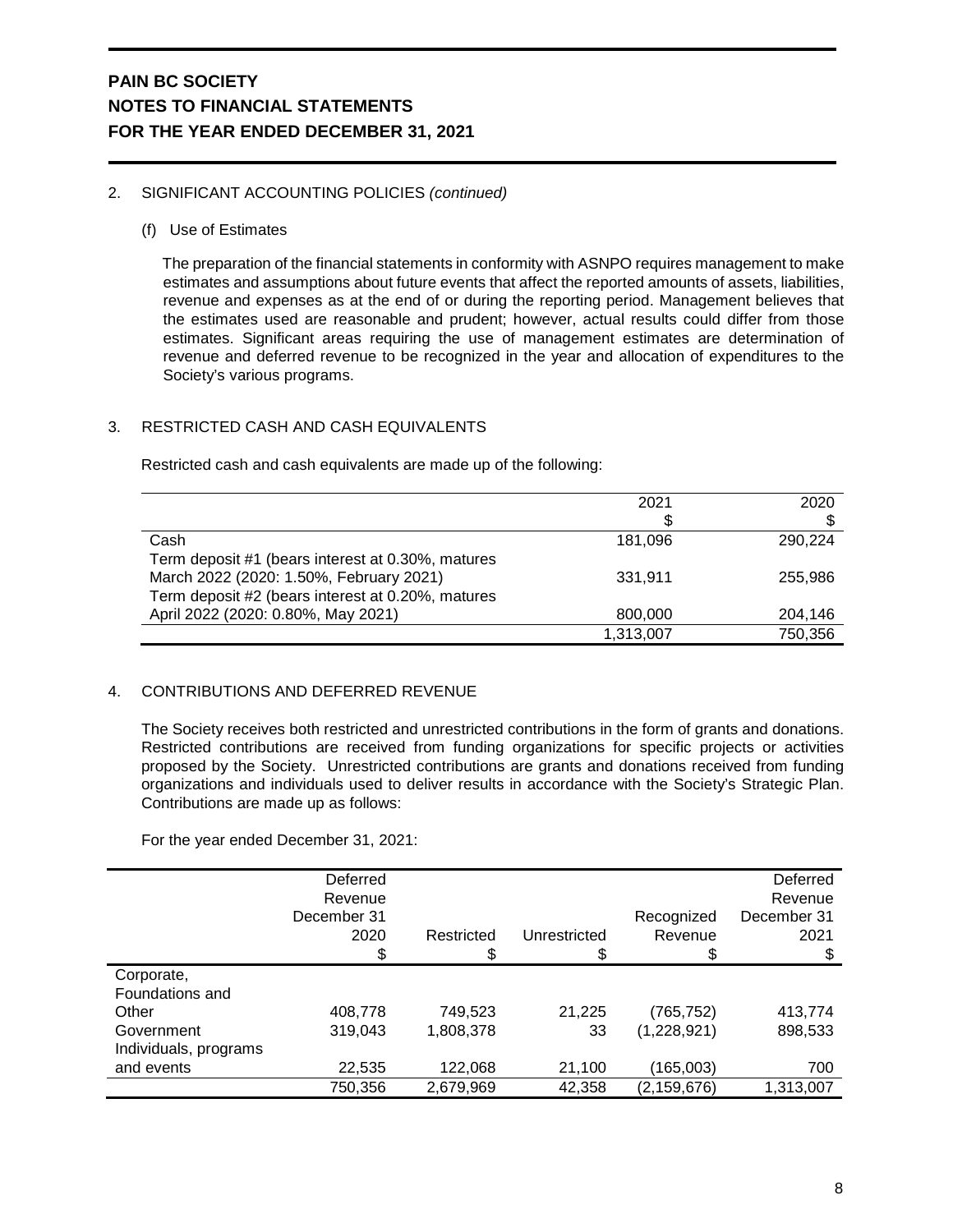### 4. CONTRIBUTIONS AND DEFERRED REVENUE *(continued)*

For the year ended December 31, 2020:

|                       | Deferred<br>Revenue<br>December 31<br>2019<br>\$ | Restricted | Unrestricted<br>\$ | Recognized<br>Revenue | Deferred<br>Revenue<br>December 31<br>2020 |
|-----------------------|--------------------------------------------------|------------|--------------------|-----------------------|--------------------------------------------|
| Corporate,            |                                                  |            |                    |                       |                                            |
| Foundations and       |                                                  |            |                    |                       |                                            |
| Other                 | 152,823                                          | 415,569    | 15,500             | (175, 114)            | 408,778                                    |
| Government            | 613,328                                          | 1,062,886  | 85                 | (1,357,256)           | 319,043                                    |
| Individuals, programs |                                                  |            |                    |                       |                                            |
| and events            | 12.757                                           | 82,360     | 20,645             | (93,227)              | 22,535                                     |
|                       | 778,908                                          | 1.560.815  | 36,230             | (1,625,597)           | 750,356                                    |

### Provincial Pain Summit

During the year ended December 31, 2017, the Society received a \$1,500,000 contribution from the Ministry of Health. This contribution is externally restricted to support the initiatives that were developed from the Society's Provincial Pain Summit in February 2017. During the year ended December 31, 2021, \$29,043 (2020 - \$584,286) was recorded as revenue on the statement of operations with respect to this contribution. As at December 31, 2021, this grant is fully recognized.

### Pain Strategy Grant

During the year ended December 31, 2021, the Society received a \$1,000,000 contribution from the Ministry of Health. This contribution is externally restricted to support initiatives related to improving pain assessment and management in health organizations and work related to the evolving Provincial Pain Strategy. During the year ended December 31, 2021, \$291,116 (2020 - \$Nil) was recorded as revenue on the statement of operations with respect to this contribution. As of December 31, 2021, \$708,884 (2020 - \$Nil) was recorded as deferred revenue from the Ministry of Health contribution, as this balance will be recorded as revenue when the related expenditures are incurred.

### 5. GUARANTEES

Indemnity has been provided to all directors and officers of the Society for various items, including but not limited to, all costs to settle suits or actions due to involvement with the Society, subject to certain restrictions. The Society has purchased directors' and officers' liability insurance to mitigate the cost of any potential future suits or actions. The term of indemnification is not explicitly defined, but is limited to the period over which the indemnified party served as director or officer of the Society. The nature of this indemnity prevents the Society from making a reasonable estimate of the maximum exposure to liability. This stems from the unpredictability of future events and the unlimited coverage offered. Historically, the Society has not made any payments for indemnities, and therefore no amount has been accrued in the financial statements.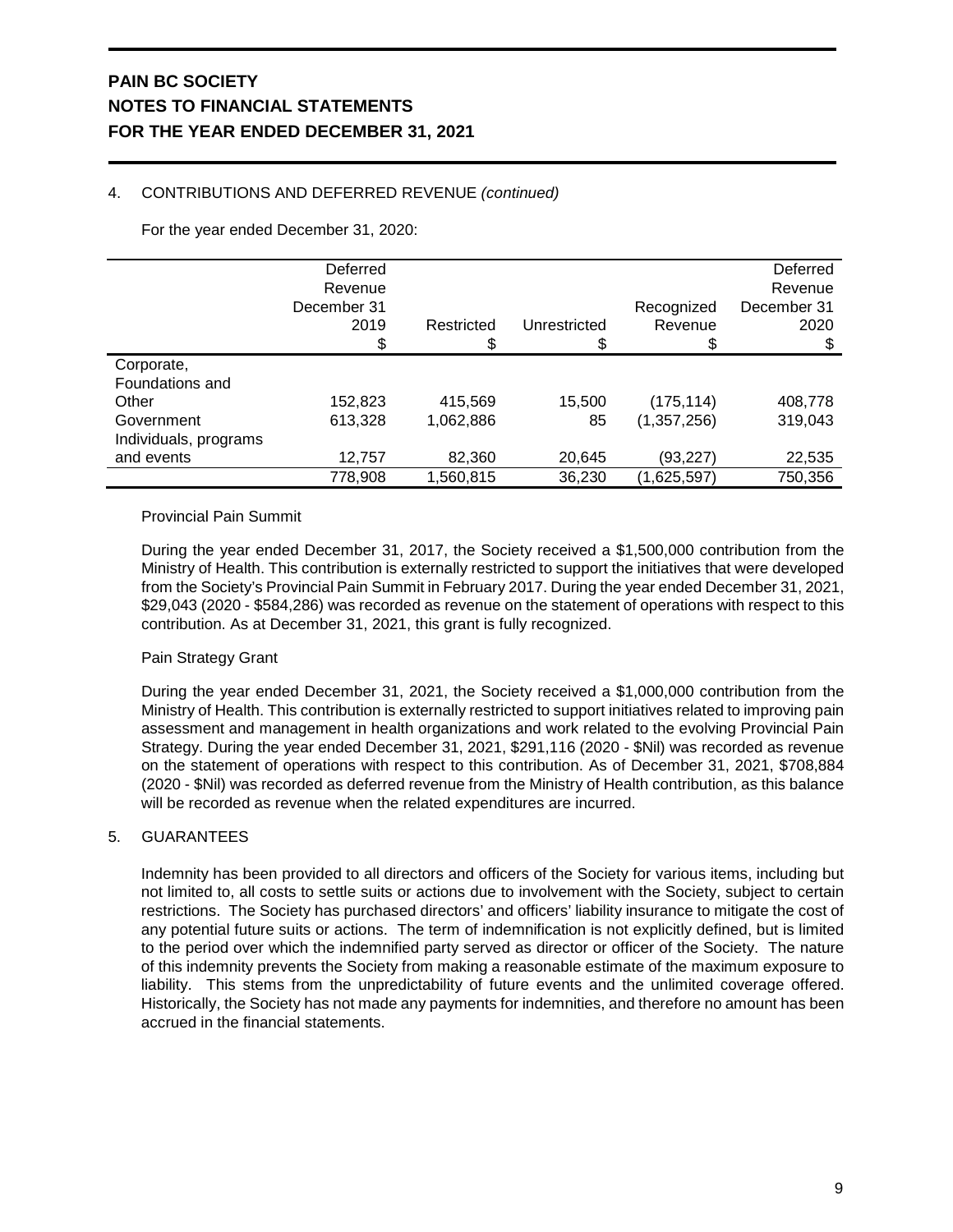### 6. FINANCIAL INSTRUMENTS RISKS

The Society's financial instruments are described in Note 2(e). In management's opinion, the Society is not exposed to significant credit, liquidity, market, currency, interest rate or other price risk except as described below. In addition, the Society is not exposed to any material concentration of risk except as described below. The Society's financial instruments risks have not been significantly impacted by the COVID-19 pandemic considering there was no significant impact to the Society's operations. There have been no significant changes in risk exposure from prior year.

### *Credit Risk*

Credit risk is the risk that a counterparty may default on its contractual obligations resulting in a financial loss. The Society is exposed to credit risk with respect to its cash and restricted cash and cash equivalents. The Society has mitigated this risk by holding these instruments with major financial institutions. All of the Society's cash and cash equivalents are held at Canadian chartered banks.

The Society is also exposed to credit risk with respect of its accounts receivable. The risk is mitigated by entering into contracts with credit-worthy counterparties.

### *Liquidity Risk*

Liquidity risk is a the risk that an entity will encounter difficulty in meeting obligations associated with financial liabilities. The Society is exposed to this risk mainly in respect of its accounts payable. The Society mitigates this risk by maintaining sufficient cash reserves. In the opinion of management, the liquidity risk exposure to the Society is low.

Although the financial impact of the health pandemic has been pervasive, based on the unrestricted net assets available to the Society, there has been minimal liquidity risk impact to the Society as a result of COVID-19.

### *Market risk*

Market risk is the risk that the fair value or future cash flows of a financial instrument will fluctuate because of changes in market prices. Market risk comprises three types of risk: currency risk, interest rate risk and other price risk. The Society is not exposed to any market risk

### 7. COMMITMENTS

The Society currently leases office space under an agreement expiring June 30, 2025. The agreement is a five year lease of office space from July 1, 2020 to June 30, 2025.

The Society currently has a sublet agreement for the office space effective January 1, 2021 expiring on June 29, 2025. Rental income from the sublet is \$41,937 per annum, offsetting most of the lease payments below.

The total lease payments under the terms of the lease are as follows:

| 2022 | \$47.275  |
|------|-----------|
| 2023 | \$47.275  |
| 2024 | \$47,275  |
| 2025 | \$23,638  |
|      | \$165,463 |